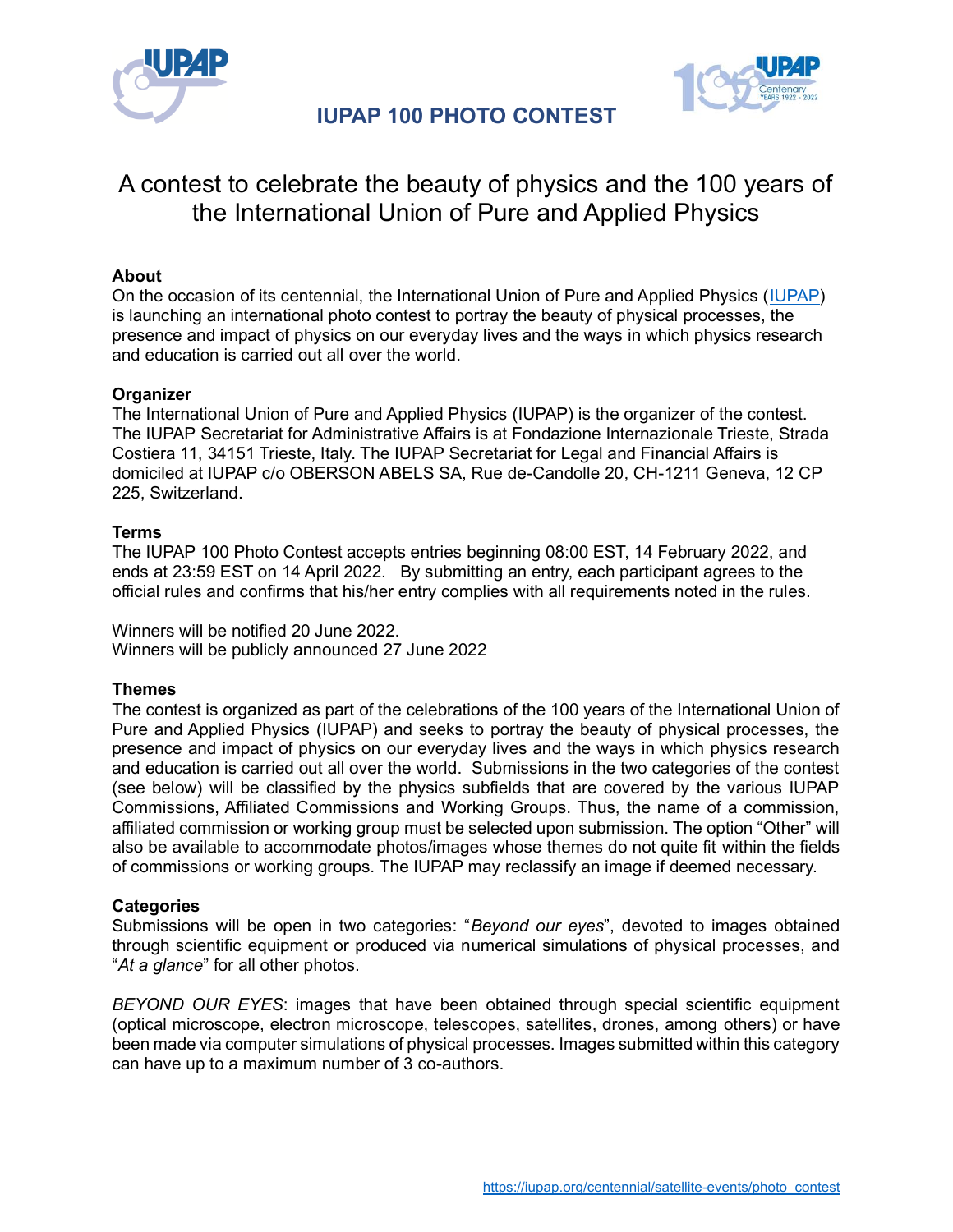



*AT A GLANCE*: all other images that have been obtained with a professional, amateur or cellular camera by simple observation. Images submitted within this category must have only one author.

### **Who May Enter**

Participants must be over 18 years of age at the time of submission, both amateur and professional photographers, science students and researchers. Members of the IUPAP Council, Commissions, Affiliated Commissions or Working Groups, the contest judges, and consultants or contractors of IUPAP are not eligible to participate in the contest. The contest is void where prohibited by law.

### **How to Enter**

Digital photographs, photo titles, and artist statements must be submitted online through the [dedicated page](https://iupap.org/centennial/satellite-events/iupap-100-photo-contest/) on the IUPAP website. Entries submitted through the mail will not be accepted.

### **Photo/Image Type, Size, Format, and Resolution**

Photographs/images must be in digital format, suitable for public exhibition and printing at highresolution. All images must be 300 dpi or more and at least 3,000 pixels on the longest side. File size should be no less than 5MB and no greater than 20MB. TIF and JPEG/JPG are the ONLY accepted formats. Please submit the highest quality images that meet these requirements. Only still images are allowed. The technique used is free and at the choice of the participants. The images may be in black and white, monochrome or color. It is also allowed to submit works with collage or photomontage technique. Images that don't meet these criteria will not be judged.

### **Photo Alterations**

In the category "*At a glance*", only limited enhancement of the original photographs is permitted for the purpose of improving brightness and contrast or removing minor cosmetic flaws. Photos in this category that have been digitally altered beyond standard optimization will be disqualified.

### **Content Standards**

The photograph/image must not, in the sole discretion of the organizer, contain obscene, offensive, discriminatory, hateful, inflammatory, defamatory, sexually explicit, or otherwise objectionable or inappropriate content. The photo/image title must be complete and accurate, sufficient to convey the circumstances in which the photograph was taken. Disguising or misrepresenting the origin of the content is cause for disqualification. Judges will look at every photo to see if it is authentic and may disqualify photos that are in any way deceptive. Watermarks are not acceptable.

### **Required Information**

The author's name, address, date of birth, nationality, telephone number, email address, a title, and an artist statement must accompany each entry. Importantly, the submitter should also include a unique nickname to be used for the judging rounds. The same nickname must be used for all the photos/images submitted by the same author or group of authors.

The artist statement should include the subject of the image, the location and date the image was taken or produced, the equipment used, any adjustments made to the image, a description of how it is tied to the contest's theme, and any other interesting details about the photo. This text should be between 500 and 1000 characters long without spaces and be written in English.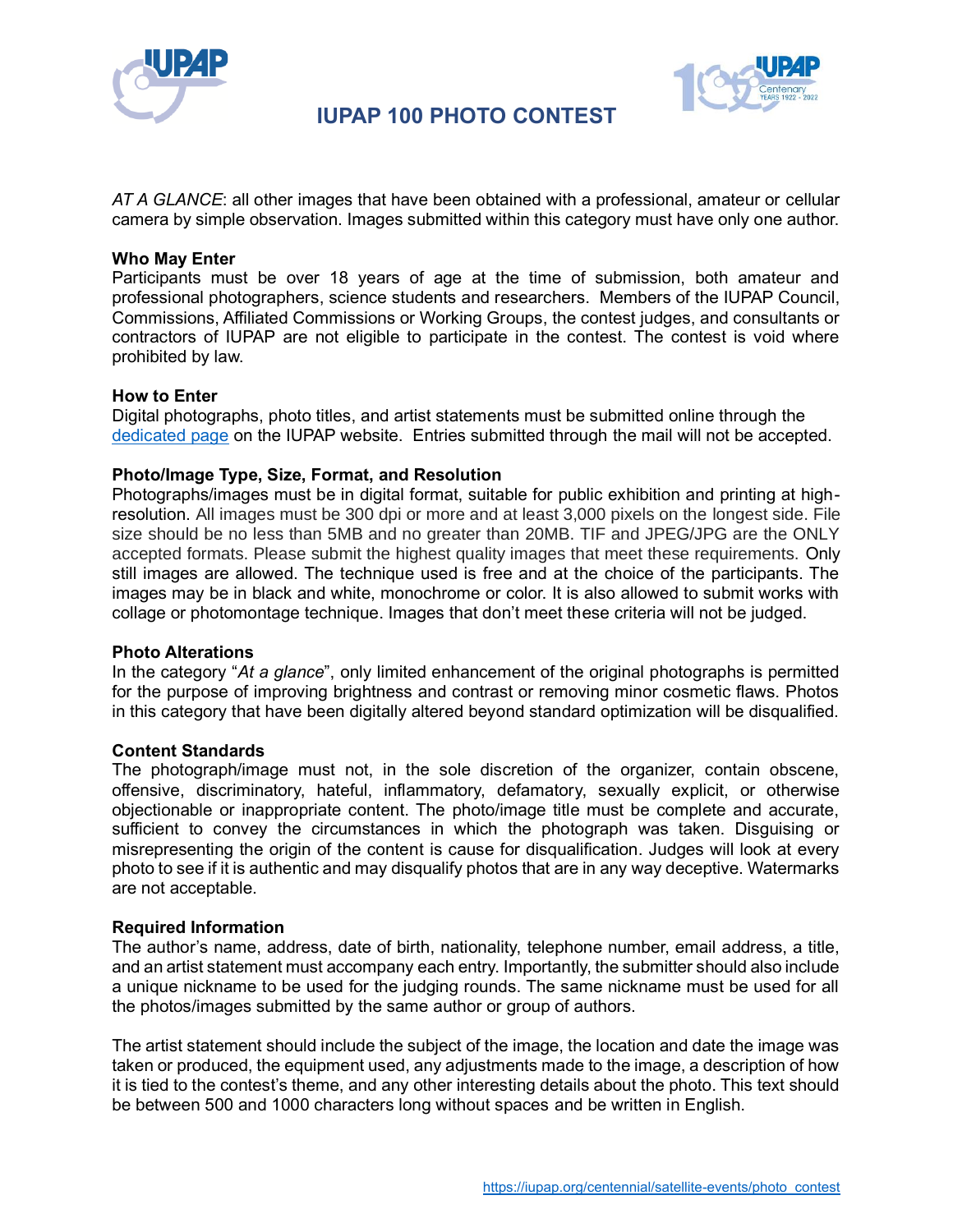



### **Model Releases**

Any photograph that includes the image of identifiable persons must be accompanied by an authorization form with the signature of the photographed person. In the case of minors, the consent must be signed by their parents/guardians. Models of authorization forms are available on the [contest website.](https://iupap.org/centennial/satellite-events/iupap-100-photo-contest/)

### **Limit of Entries**

Each person may be author or co-author of up to a maximum of two (2) entries. The contest is limited to the first 1,500 entries.

Contestants must first register and choose a nickname with which to submit their entries. Then, with that nickname, they should enter one photo per entry form.

### **Judging Criteria**

Each photograph/image will be judged on the following criteria:

- a. Content: appropriateness and coverage of content in relation to the theme
- b. Scientific interest: Overall effectiveness in engaging and communicating the contest theme to viewers (both categories). Scientific content ("Beyond our eyes" category)
- c. Creativity/artistry: Innovation and creativity in the concept
- d. Execution: execution of the techniques used.

### **Judging**

Judging will be conducted by a panel of judges selected by IUPAP and may include IUPAP Staff. The composition of the Jury will be announced on the contest website by the closing date for submissions. Decisions of the organizer and judges are final and binding.

### **Prizes**

*BEYOND OUR EYES:* 1st Place: EURO 2000 2nd Place: EURO 1000 3rd Place: EURO 500

*AT A GLANCE:*  1st Place: EURO 2000 2nd Place: EURO 1000 3rd Place: EURO 500

Another 3 photographs/images in each category, *BEYOND OUR EYES* and *AT A GLANCE,* will be selected for Honorable Mention. In addition, the selection of 2 photos/images in each category will be done over IUPAP's social networks and will be open to all IUPAP's followers. These winning entries will be given "People's Choice" recognition and may overlap with some of the 12 finalists selected by the Jury.

Limit one Jury selected award (prize or honorable mention) per nickname.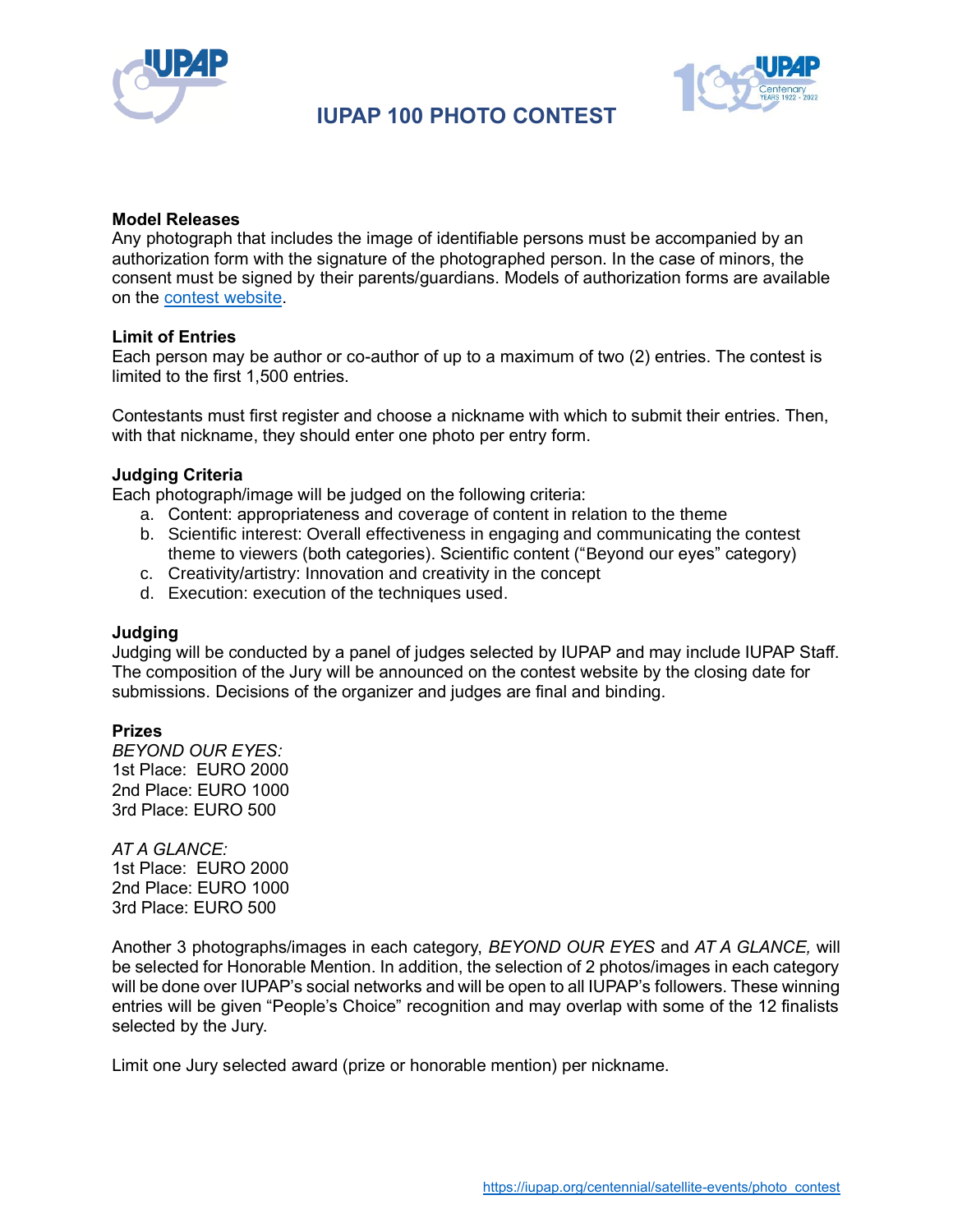



The 12 finalists selected by the Jury and those receiving People's Choice recognition will be made available for printing and to be used as screensavers on various formats, both on the IUPAP's website and over its social networks. They will also be displayed at a special exhibition in Trieste during the IUPAP's centenary celebration. The photos will also be used on IUPAP posters and other material related to the Centenary celebrations and on the IUPAP website. Each IUPAP Commission, Affiliated Commission and Working Group might select additional images not included among the finalists or recipients of the People's recognition to be used on their corresponding pages at the IUPAP website [\(https://iupap.org/\)](https://iupap.org/). All the participating images that are not selected by the Jury, the IUPAP's structure or via the voting process over social networks and are not excluded from the contest may be exhibited online during the centennial celebrations. Due credit will be given to the authors for all these uses.

### **Winners List**

The authors of all the photos/images selected as described before will be notified individually by email or telephone 10 days before the public announcement of the official contest results. Winners' names will be displayed on the [IUPAP website,](https://iupap.org/) in a press release, and other communication methods.

### **Agreement to Official Rules**

By participating in the IUPAP 100 Photo Contest, entrants agree to abide by the terms and conditions established by the organizer, IUPAP, which reserves the right to alter any of these official rules at any time and for any reason. All decisions made by the organizer concerning the contest shall be final and at its sole discretion.

### **Copyright, License, Releases, and Permissions**

Each entrant grants IUPAP a royalty-free, worldwide, perpetual, non-exclusive license to display, distribute, copy, and reproduce in any medium images submitted to the photo contest, and to use the images in derivative works such as posters, articles, or via any means or form of dissemination. IUPAP will include full credit to the photographer any time an image is used. IUPAP may allow cooperating organizations to use images to promote IUPAP 100, or other purposes in alignment with IUPAP educational and outreach purposes. No images will be used for commercial purposes.

It is the responsibility of each entrant to obtain all relevant model and/or property releases. By submitting images, each entrant assures that all images are their original works and no copyright and/or trademark infringement rights have been violated. It is not the responsibility of IUPAP to obtain model and/or property release forms or to assure/examine protection of trademark or copyright infringement rights. In the case of photos portraying identifiable persons, the entry must include an authorization form with the signature of the photographed person. In the case of minors, the consent must be signed by their parents/guardians. Models of authorization forms are available on the [contest website.](https://iupap.org/centennial/satellite-events/iupap-100-photo-contest/)

Each entrant agrees that their personal data, including name, hometown, and affiliation, may be used for advertising and promotional purposes in the context of the photo contest and for any other purposes outlined in these official rules. Personal data will be used by the organizer and its affiliates exclusively for the purposes stated herein.